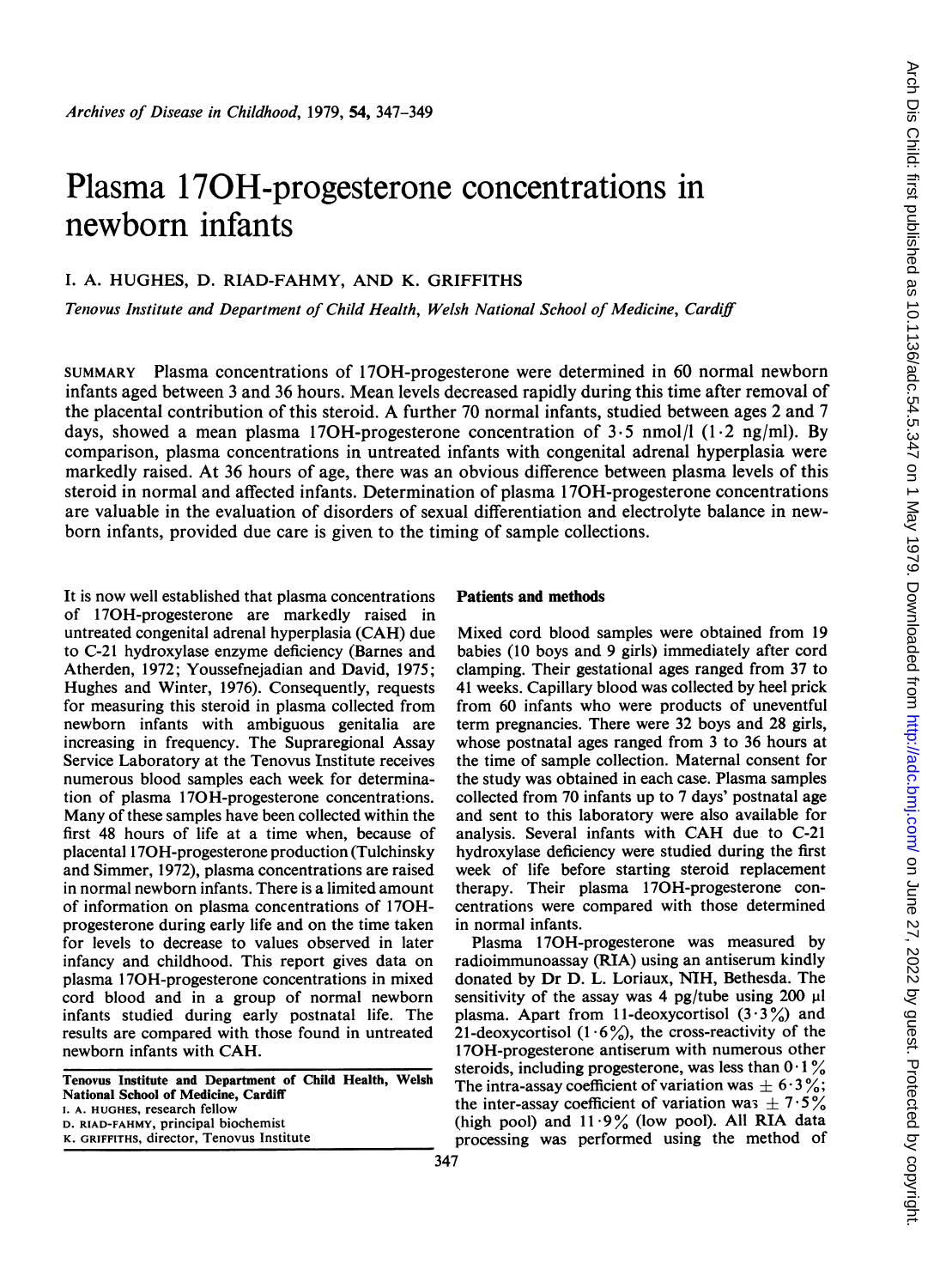Rodbard and Hutt (1974) and quality controlled by the method of Kemp et al. (1978). The mathematical relationship between plasma concentration (Y) and the age of the newborn infant (t) was reasonably described by a power function of the form  $Y = At^B$ within the time-span of sampling. The index of determination was  $0.72$  and values of A and B determined by least squares analysis of data contained in Fig. 1, using a linear transformation of this equation, were 151 and  $-0.906$  respectively.

#### Results

Mean values for plasma 17OH-progesterone concentrations in mixed cord blood were  $203 \pm 37.8$  SD nmol/l (69  $\pm$  12.9 ng/ml) for boys and 184  $\pm$  34.5 SD nmol/l  $(62.6 \pm 11.7 \text{ ng/ml})$  for girls. There was no significant sex difference. The individual plasma



Fig. <sup>1</sup> Plasma 170H-progesterone concentrations in normal infants during the first 36 hours of life. The line represents the mean plasma concentration of this steroid in baby boys and girls.

Conversion: SI to traditional units-170H-progesterone:  $1 \text{ nmol/l} \approx 0.31 \text{ ng/ml}.$ 

170H-progesterone concentrations for 60 newborn infants in relation to postnatal age are shown in Fig. 1. The line represents the mean plasma 170Hprogesterone concentration for the whole group of infants, there being no significant difference between mean concentrations in boys and girls. The mean plasma <sup>1</sup> 70H-progesterone concentration fell rapidly after birth, from 45 nmol/l (16 ng/ml) at 12 hours, to  $8.5$  nmol/l (2.9 ng/ml) at 24 hours, and 6 nmol/l (2 ng/ml) by 36 hours of age. This represents a 32 fold decrease from the mean cord plasma 170Hprogesterone concentration. The pattern of plasma <sup>1</sup> 70H-progesterone concentrations in normal infants during the first week of life is shown in Fig. 2. Mean levels reached a nadir of about  $3 \cdot 5$  nmol/l  $(1 \cdot 2 \text{ ng/ml})$ by 7 days of age. This contrasts with plasma 170Hprogesterone concentrations in untreated CAH infants during the first 7 days of life. At 12 hours' postnatal age, there was a wide difference between plasma <sup>1</sup> 70H-progesterone concentrations in normal and CAH infants. By the 2nd day there was <sup>a</sup> 40-fold



Fig. 2 Plasma 170H-progesterone concentrations in normal and CAH infants during the first <sup>7</sup> days of life. The line represents the mean and the shaded area encompasses the range of plasma concentrations in normal babies. Also shown are individual plasma 17OH-progesterone concentrations determined in untreated CAH infants.  $\triangle$  represents a value of 2430 nmol/l (826 ng/ml).